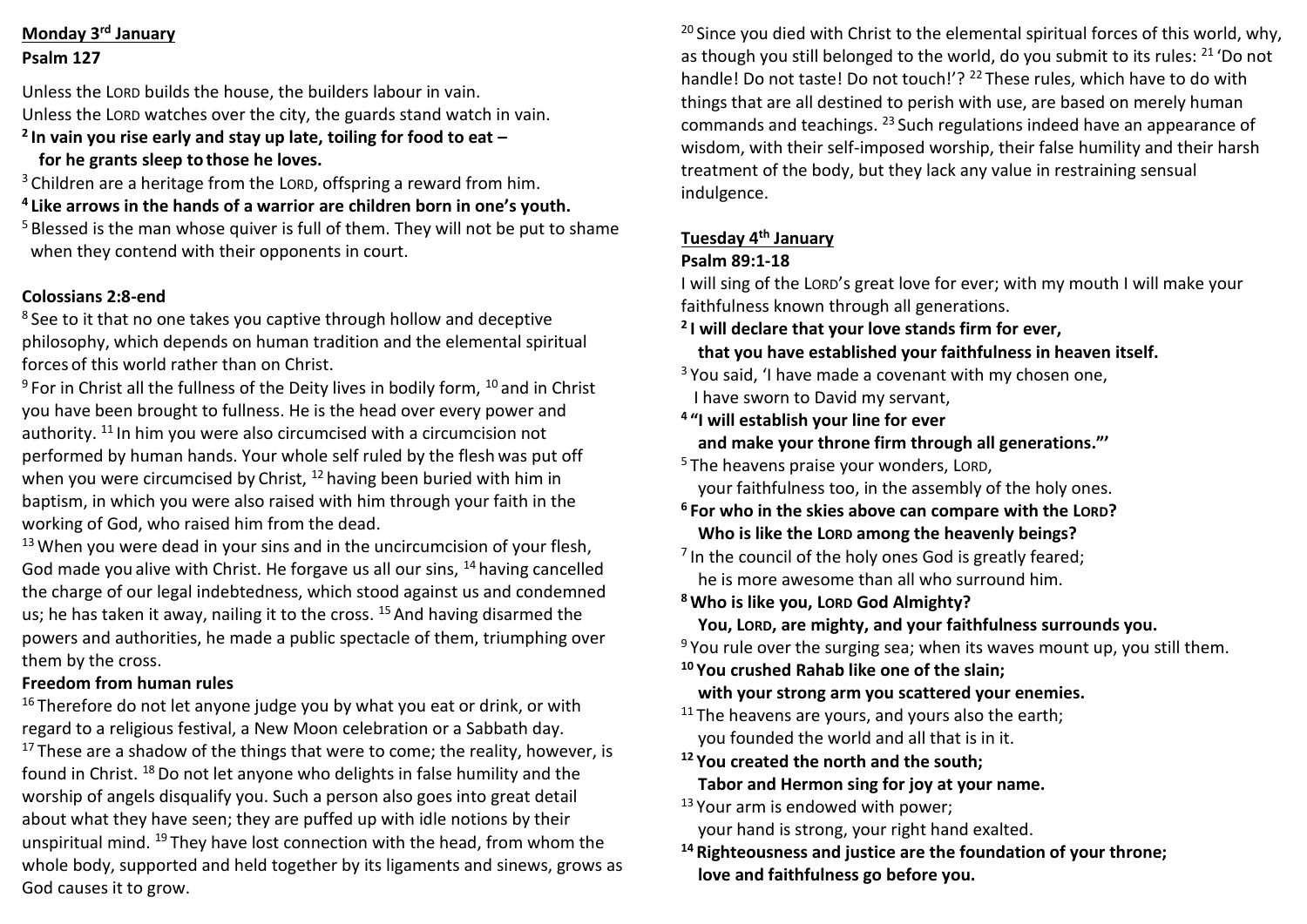- <sup>15</sup> Blessed are those who have learned to acclaim you, who walk in the light of your presence, LORD.
- **<sup>16</sup> They rejoice in your name all day long; they celebrate your righteousness.**
- $17$  For you are their glory and strength, and by your favour you exalt our horn. **<sup>18</sup> Indeed, our shield belongs to the LORD, our king to the Holy One of Israel.**

#### **Colossians 3:1-11**

#### *Living as those made alive in Christ*

3 Since, then, you have been raised with Christ, set your hearts on things above, where Christ is, seated at the right hand of God. <sup>2</sup> Set your minds on things above, not on earthly things.  $3$  For you died, and your life is now hidden with Christ in God. <sup>4</sup> When Christ, who is your life, appears, then you also will appear with him in glory.

<sup>5</sup> Put to death, therefore, whatever belongs to your earthly nature: sexual immorality, impurity, lust, evil desires and greed, which is idolatry. <sup>6</sup> Because of these, the wrath of God is coming.  $7$  You used to walk in these ways, in the life you once lived. <sup>8</sup> But now you must also rid yourselves of all such things as these: anger, rage, malice, slander, and filthy language from your lips. <sup>9</sup>Do not lie to each other, since you have taken off your old self with its practices  $10$  and have put on the new self, which is being renewed in knowledge in the image of its Creator. <sup>11</sup> Here there is no Gentile or Jew, circumcised or uncircumcised, barbarian, Scythian, slave or free, but Christ is all, and is in all.

### **Wednesday 5th January**

### **Psalm 48**

Great is the LORD, and most worthy of praise,

in the city of our God, his holy mountain.

### **<sup>2</sup> Beautiful in its loftiness, the joy of the whole earth, like the heights of Zaphon is Mount Zion, the city of the Great King.**

 $3$  God is in her citadels; he has shown himself to be her fortress.

**<sup>4</sup>When the kings joined forces, when they advanced together,**

<sup>5</sup> they saw her and were astounded; they fled in terror.

**<sup>6</sup> Trembling seized them there, pain like that of a woman in labour.**

 $7$  You destroyed them like ships of Tarshish shattered by an east wind.

- **<sup>8</sup>As we have heard, so we have seen in the city of the LORD Almighty, in the city of our God: God makes her secure for ever.**
- <sup>9</sup> Within your temple, O God, we meditate on your unfailing love.
- **<sup>10</sup> Like your name, O God, your praise reaches to the ends of the earth; your right hand is filled with righteousness.**
- <sup>11</sup> Mount Zion rejoices, the villages of Judah are glad because of your judgments.

## **<sup>12</sup>Walk about Zion, go round her, count her towers,**

 $13$  consider well her ramparts, view her citadels, that you may tell of them to the next generation.

**<sup>14</sup> For this God is our God for ever and ever; he will be our guide even to the end.**

## **Colossians 3:12-4:1**

 $12$  Therefore, as God's chosen people, holy and dearly loved, clothe yourselves with compassion, kindness, humility, gentleness and patience. <sup>13</sup> Bear with each other and forgive one another if any of you has a grievance against someone. Forgive as the Lord forgave you.  $14$  And over all these virtues put on love, which binds them all together in perfect unity.

<sup>15</sup> Let the peace of Christ rule in your hearts, since as members of one body you were called to peace. And be thankful. <sup>16</sup> Let the message of Christ dwell among you richly as you teach and admonish one another with all wisdom through psalms, hymns, and songs from the Spirit, singing to God with gratitude in your hearts. <sup>17</sup> And whatever you do, whether in word or deed, do it all in the name of the Lord Jesus, giving thanks to God the Father through him.

<sup>18</sup> Wives, submit yourselves to your husbands, as is fitting in the Lord.  $19$  Husbands, love your wives and do not be harsh with them.

<sup>20</sup> Children, obey your parents in everything, for this pleases the Lord. <sup>21</sup> Fathers,  $\left[\frac{c}{2}\right]$  do not embitter your children, or they will become discouraged.  $22$  Slaves, obey your earthly masters in everything; and do it, not only when their eye is on you and to curry their favour, but with sincerity of heart and reverence for the Lord. <sup>23</sup> Whatever you do, work at it with all your heart, as working for the Lord, not for human masters, <sup>24</sup> since you know that you will receive an inheritance from the Lord as a reward. It is the Lord Christ you are serving. <sup>25</sup> Anyone who does wrong will be repaid for their wrongs, and there is no favouritism.

4 Masters, provide your slaves with what is right and fair, because you know that you also have a Master in heaven.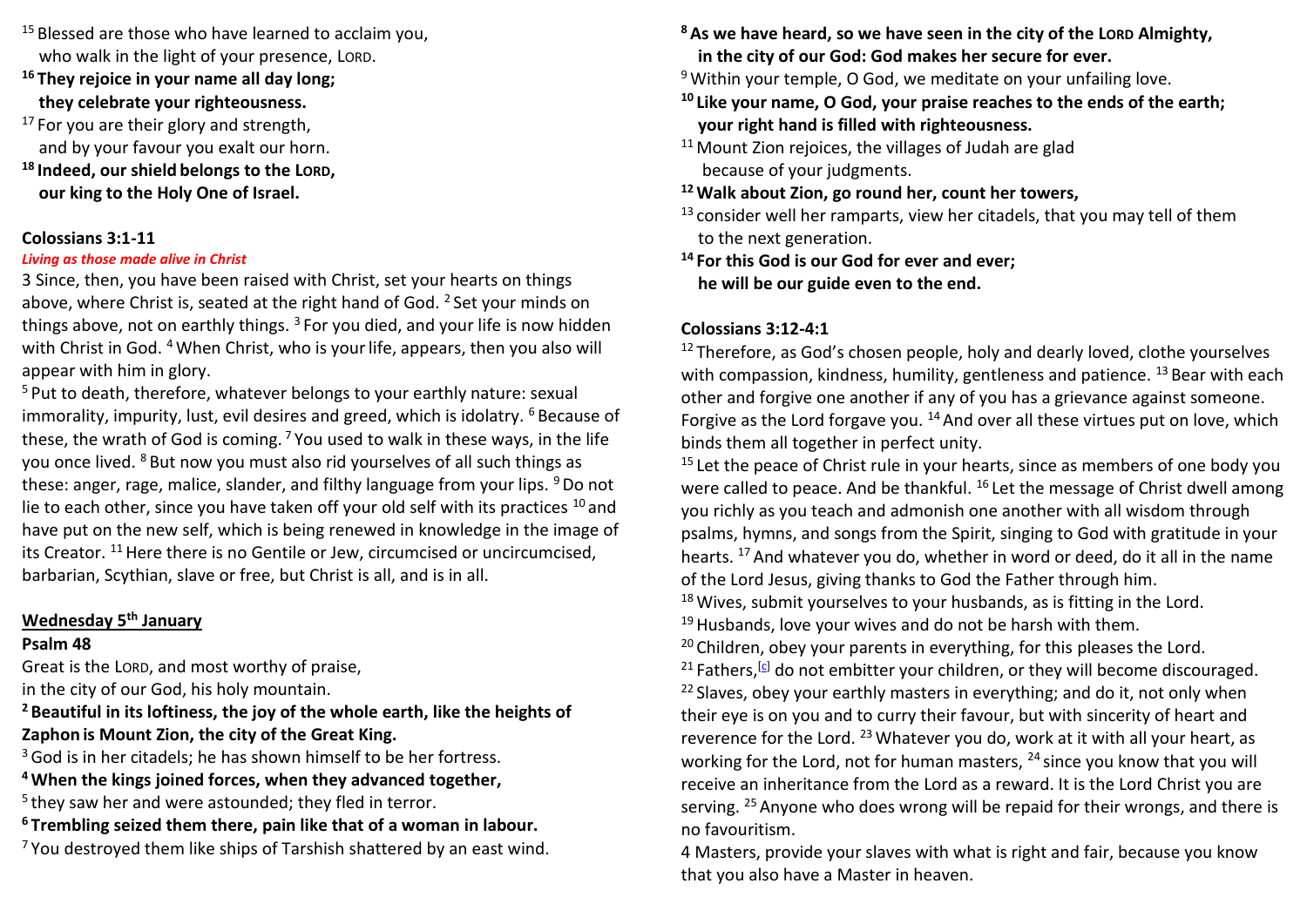### **Thursday 6th January**

### **Psalm 18:1-30**

I love you, LORD, my strength.

### **<sup>2</sup> The LORD is my rock, my fortress and my deliverer; my God is my rock, in whom I take refuge, my shield and the horn of my salvation, my stronghold.**

 $3$ I called to the LORD, who is worthy of praise,

and I have been saved from my enemies.

## **<sup>4</sup> The cords of death entangled me;**

## **the torrents of destruction overwhelmed me.**

<sup>5</sup> The cords of the grave coiled around me; the snares of death confronted me. **6 In my distress I called to the LORD; I cried to my God for help.**

## **From his temple he heard my voice; my cry came before him, into his ears.**

 $7$  The earth trembled and quaked, and the foundations of the mountains shook; they trembled because he was angry.

### **<sup>8</sup> Smoke rose from his nostrils; consuming fire came from his mouth, burning coals blazed out of it.**

 $9$  He parted the heavens and came down; dark clouds were under his feet.

## **<sup>10</sup>He mounted the cherubim and flew; he soared on the wings of the wind.**

<sup>11</sup> He made darkness his covering, his canopy around him  $$ the dark rain clouds of the sky.

- **<sup>12</sup>Out of the brightness of his presence clouds advanced, with hailstones and bolts of lightning.**
- <sup>13</sup> The LORD thundered from heaven: the voice of the Most High resounded.

**<sup>14</sup>He shot his arrows and scattered the enemy,**

## **with great bolts of lightning he routed them.**

 $15$  The valleys of the sea were exposed and the foundations of the earth laid bare at your rebuke, LORD, at the blast of breath from your nostrils.

# **<sup>16</sup>He reached down from on high and took hold of me;**

# **he drew me out of deep waters.**

 $17$  He rescued me from my powerful enemy, from my foes, who were too strong for me.

- **<sup>18</sup> They confronted me in the day of my disaster, but the LORD was my support.**
- $19$  He brought me out into a spacious place; he rescued me because he delighted in me.
- **<sup>20</sup> The LORD has dealt with me according to my righteousness; according to the cleanness of my hands he has rewarded me.**

<sup>21</sup> For I have kept the ways of the LORD; I am not guilty of turning from my God.

# **<sup>22</sup>All his laws are before me; I have not turned away from his decrees.**

 $23$  I have been blameless before him and have kept myself from sin.

## **<sup>24</sup> The LORD has rewarded me according to my righteousness, according to the cleanness of my hands in his sight.**

<sup>25</sup> To the faithful you show yourself faithful, to the blameless you show yourself blameless,

**<sup>26</sup> to the pure you show yourself pure,**

 **but to the devious you show yourself shrewd.**

 $27$  You save the humble but bring low those whose eyes are haughty.

- **<sup>28</sup> You, LORD, keep my lamp burning; my God turns my darkness into light.**
- <sup>29</sup> With your help I can advance against a troop; with my God I can scale a wall.
- **<sup>30</sup>As for God, his way is perfect: he LORD's word is flawless; he shields all who take refuge in him.**

## **Colossians 4:2-end**

<sup>2</sup> Devote yourselves to prayer, being watchful and thankful.  $3$  And pray for us, too, that God may open a door for our message, so that we may proclaim the mystery of Christ, for which I am in chains. <sup>4</sup> Pray that I may proclaim it clearly, as I should.  $5$  Be wise in the way you act towards outsiders; make the most of every opportunity. <sup>6</sup> Let your conversation be always full of grace, seasoned with salt, so that you may know how to answer everyone.

### *Final greetings*

 $7$  Tychicus will tell you all the news about me. He is a dear brother, a faithful minister and fellow servant in the Lord. <sup>8</sup>I am sending him to you for the express purpose that you may know about our circumstances and that he may encourage your hearts. <sup>9</sup> He is coming with Onesimus, our faithful and dear brother, who is one of you. They will tell you everything that is happening here. <sup>10</sup> My fellow prisoner Aristarchus sends you his greetings, as does Mark, the cousin of Barnabas. (You have received instructions about him; if he comes to you, welcome him.) <sup>11</sup> Jesus, who is called Justus, also sends greetings. These are the only Jews among my fellow workers for the kingdom of God, and they have proved a comfort to me. <sup>12</sup> Epaphras, who is one of you and a servant of Christ Jesus, sends greetings. He is always wrestling in prayer for you, that you may stand firm in all the will of God, mature and fully assured. <sup>13</sup> I vouch for him that he is working hard for you and for those at Laodicea and Hierapolis. <sup>14</sup> Our dear friend Luke, the doctor, and Demas send greetings. <sup>15</sup> Give my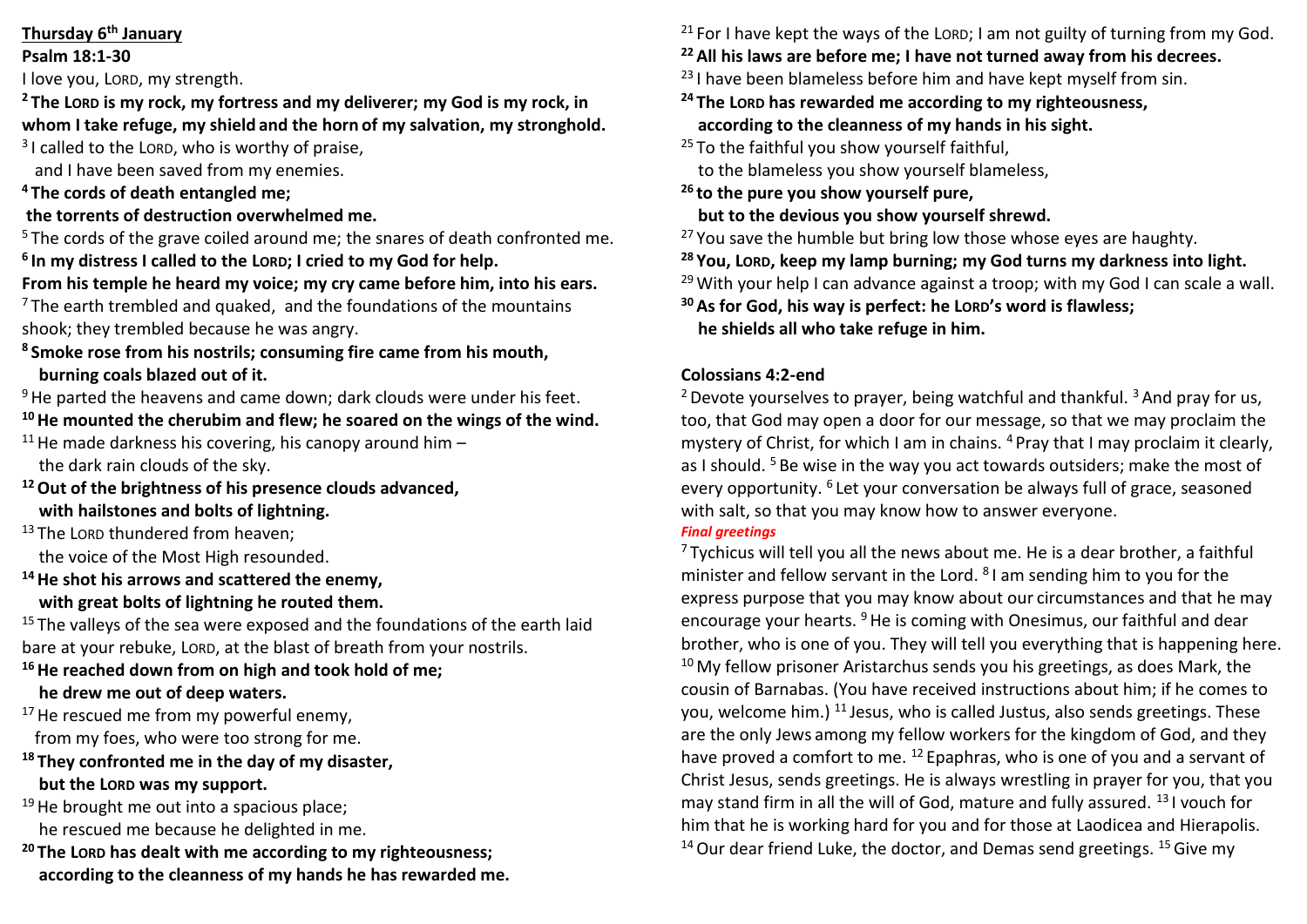greetings to the brothers and sisters at Laodicea, and to Nympha and the church in her house.

 $16$  After this letter has been read to you, see that it is also read in the church of the Laodiceans and that you in turn read the letter from Laodicea.

 $17$  Tell Archippus: 'See to it that you complete the ministry you have received in the Lord.'

<sup>18</sup> I, Paul, write this greeting in my own hand. Remember my chains. Grace be with you.

### **Friday 7th January**

### **Psalm 99**

The LORD reigns, let the nations tremble; he sits enthroned between the cherubim, let the earth shake.

**<sup>2</sup>Great is the LORD in Zion; he is exalted over all the nations.**

3 Let them praise your great and awesome name –he is holy.

**<sup>4</sup> The King is mighty, he loves justice – you have established equity; in Jacob you have done what is just and right.**

 $5$  Exalt the LORD our God and worship at his footstool; he is holy.

**<sup>6</sup> Moses and Aaron were among his priests, Samuel was among those who called on his name; they called on the LORD and he answered them.**

 $<sup>7</sup>$  He spoke to them from the pillar of cloud;</sup>

they kept his statutes and the decrees he gave them.

**8 LORD our God, you answered them; you were to Israel a forgiving God, though you punished their misdeeds.**

 $9$  Exalt the LORD our God and worship at his holy mountain, for the LORD our God is holy.

### **Matthew 20:1-16**

### **The parable of the workers in the vineyard**

20 'For the kingdom of heaven is like a landowner who went out early in the morning to hire workers for his vineyard.  $2$  He agreed to pay them a denarius for the day and sent them into his vineyard.

<sup>3</sup> 'About nine in the morning he went out and saw others standing in the market-place doing nothing. <sup>4</sup>He told them, "You also go and work in my vineyard, and I will pay you whatever is right." <sup>5</sup> So they went.

'He went out again about noon and about three in the afternoon and did the same thing. <sup>6</sup> About five in the afternoon he went out and found still others

standing around. He asked them, "Why have you been standing here all day long doing nothing?"

<sup>7</sup> "Because no one has hired us," they answered.

'He said to them, "You also go and work in my vineyard."

8 'When evening came, the owner of the vineyard said to his foreman, "Call the workers and pay them their wages, beginning with the last ones hired and going on to the first."

<sup>9</sup> 'The workers who were hired about five in the afternoon came and each received a denarius. <sup>10</sup> So when those came who were hired first, they expected to receive more. But each one of them also received a denarius. <sup>11</sup> When they received it, they began to grumble against the landowner. <sup>12</sup> "These who were hired last worked only one hour," they said, "and you have made them equal to us who have borne the burden of the work and the heat of the day."

<sup>13</sup> 'But he answered one of them, "I am not being unfair to you, friend. Didn't you agree to work for a denarius? <sup>14</sup> Take your pay and go. I want to give the one who was hired last the same as I gave you. <sup>15</sup> Don't I have the right to do what I want with my own money? Or are you envious because I am generous?"  $16$  'So the last will be first, and the first will be last.'

## **Saturday 8th January**

### **Psalm 46**

God is our refuge and strength, an ever-present help in trouble.

 $2$  Therefore we will not fear, though the earth give way and the mountains fall into the heart of the sea,

 $3$  though its waters roar and foam and the mountains quake with their surging.

<sup>4</sup> There is a river whose streams make glad the city of God, the holy place where the Most High dwells.

<sup>5</sup> God is within her, she will not fall; God will help her at break of day.

 $6$  Nations are in uproar, kingdoms fall; he lifts his voice, the earth melts.

 $7$  The LORD Almighty is with us; the God of Jacob is our fortress.

<sup>8</sup> Come and see what the LORD has done,

the desolations he has brought on the earth.

<sup>9</sup> He makes wars cease to the ends of the earth.He breaks the bow and shatters the spear; he burns the shields with fire.

 $10$  He says, 'Be still, and know that I am God; I will be exalted among the nations, I will be exalted in the earth.'

 $11$  The LORD Almighty is with us; the God of Jacob is our fortress.